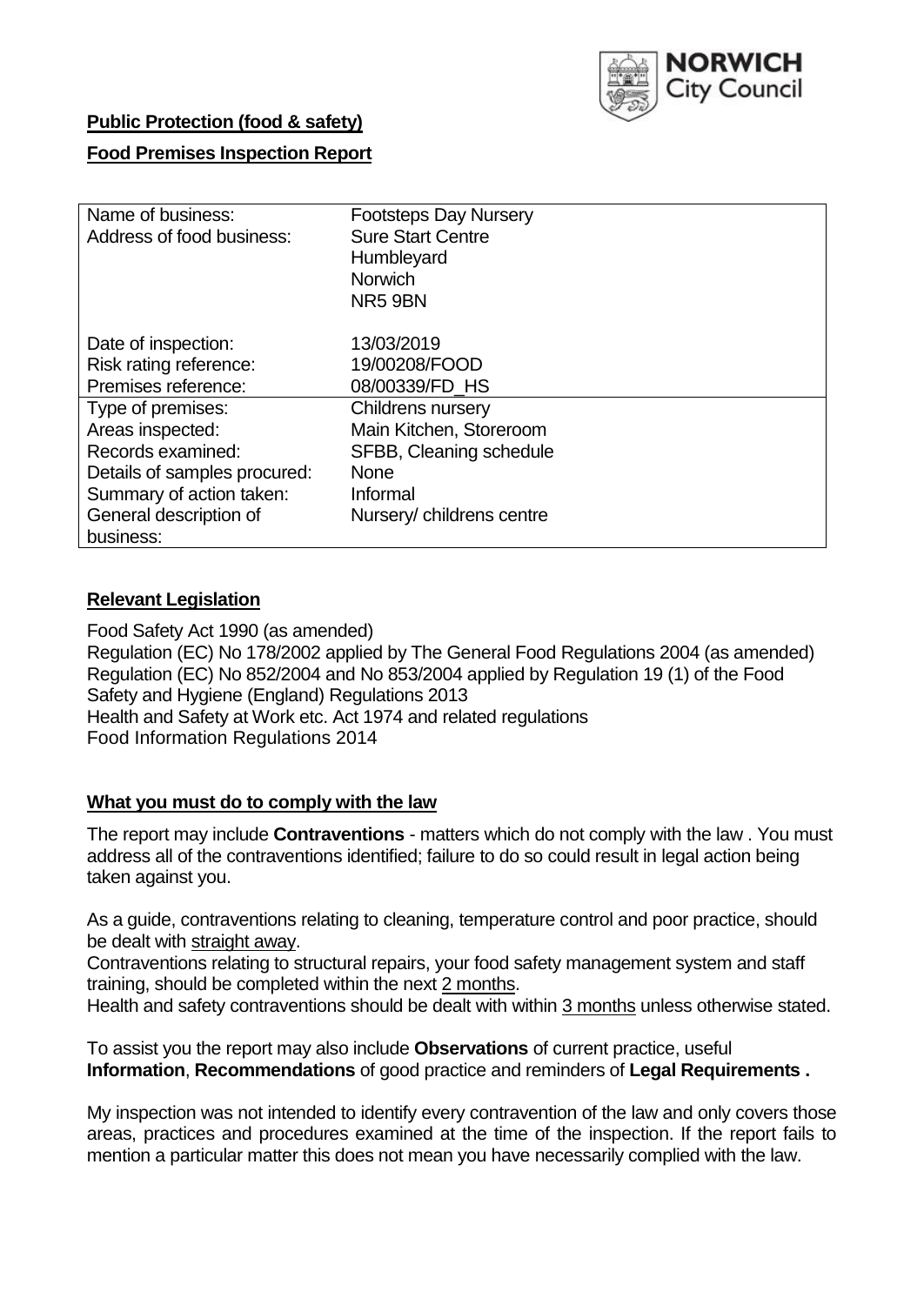# **FOOD SAFETY**

### **How we calculate your Food Hygiene Rating:**

The food safety section has been divided into the three areas which you are scored against for the hygiene rating: 1. food hygiene and safety procedures, 2. structural requirements and 3. confidence in management/control procedures. Each section begins with a summary of what was observed and the score you have been given. Details of how these scores combine to produce your overall food hygiene rating are shown in the table.

| <b>Compliance Area</b>                     |          |    |           | <b>You Score</b> |                |    |           |    |          |  |  |
|--------------------------------------------|----------|----|-----------|------------------|----------------|----|-----------|----|----------|--|--|
| Food Hygiene and Safety                    |          |    |           | $\bf{0}$         | 5.             | 10 | 15        | 20 | 25       |  |  |
| <b>Structure and Cleaning</b>              |          |    | $\Omega$  | 5                | 10             | 15 | 20        | 25 |          |  |  |
| Confidence in management & control systems |          |    | $\bf{0}$  | 5                | 10             | 15 | 20        | 30 |          |  |  |
|                                            |          |    |           |                  |                |    |           |    |          |  |  |
| <b>Your Total score</b>                    | $0 - 15$ | 20 | $25 - 30$ |                  | $35 - 40$      |    | $45 - 50$ |    | > 50     |  |  |
| <b>Your Worst score</b>                    | 5        | 10 | 10        |                  | 15             |    | 20        |    |          |  |  |
|                                            |          |    |           |                  |                |    |           |    |          |  |  |
| <b>Your Rating is</b>                      | 5        | 4  | 3         |                  | $\overline{2}$ |    |           |    | $\Omega$ |  |  |

Your Food Hygiene Rating is 5 - a very good standard



## **1. Food Hygiene and Safety**

Food Hygiene standards are excellent. You demonstrated full compliance with legal requirements. You have safe food handling practices and procedures and all the necessary control measures to prevent cross-contamination are in place. **(Score 0)**

#### Contamination risks

**Observation** I was pleased to see you were able to demonstrate effective controls to prevent cross-contamination.

#### Temperature Control

**Observation** I was pleased to see you were able to limit bacterial growth and/or survival by applying appropriate temperature controls at points critical to food safety and that you were monitoring temperatures.